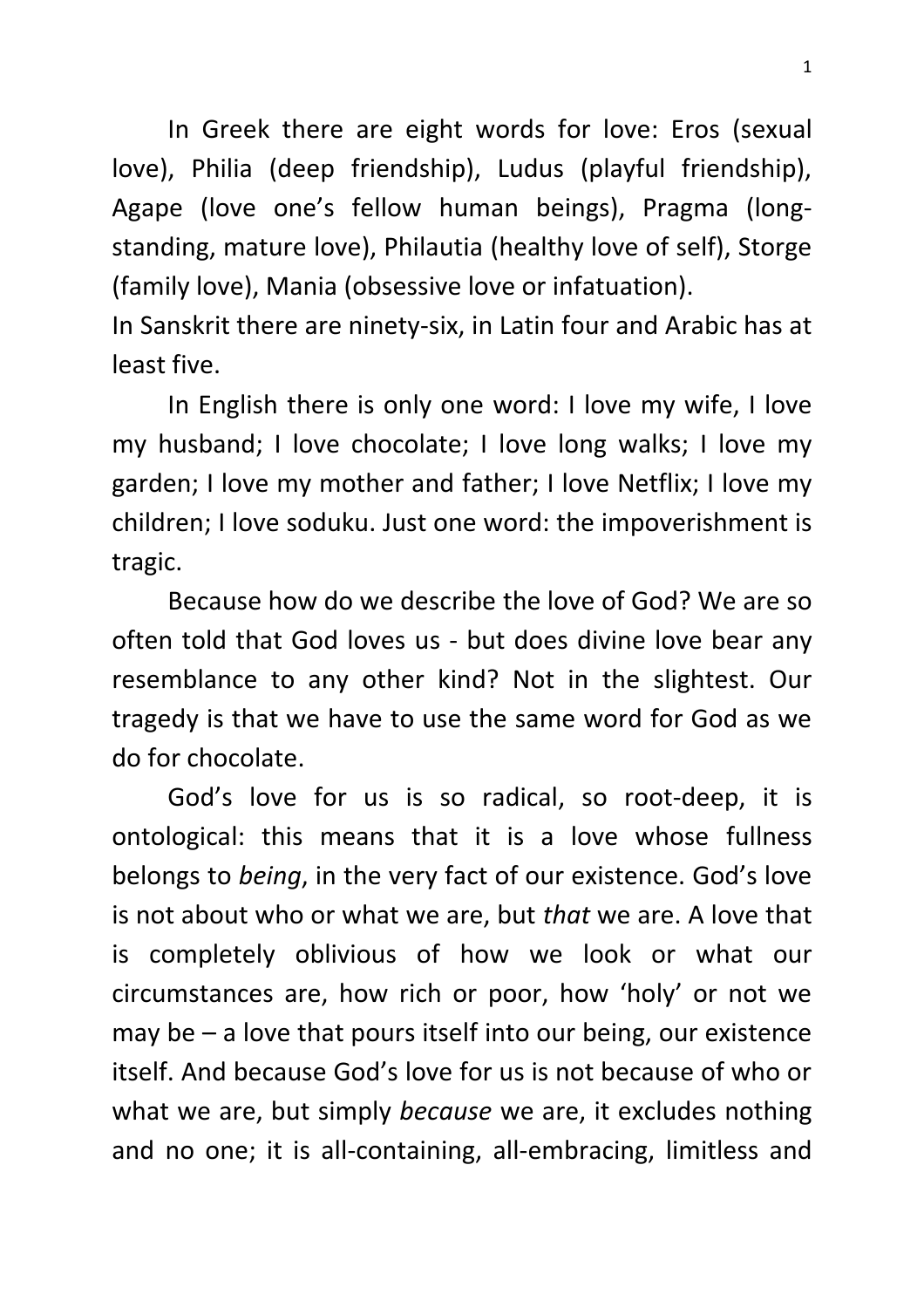timeless. It has no boundaries whatsoever – it could never have boundaries without ceasing to be itself. This love is within us, at the centre of ourselves all the time, permanently, but there are so many things in our heart that shadow its presence. The Persian poet and mystic Jalal Rumi, said:

"Your task is not to seek for love, but merely to seek and find all the barriers within yourself that you have built against it."

Even to glimpse its unfailing presence is to have our souls opened, even if only a little  $-$  and a little is all that is needed. A modern writer has described it like this:

"It was like a like a tiny flame, one that could be easily overlooked but was eternally present. Like a moth drawn to light I followed it, until the idea of myself  $-$  of me, the individual person I thought of as me — began to melt away. No words can adequately describe this experience. I felt overwhelmingly whole, as if I was part of something that extended well beyond the conscious plane of existence. I went deeper and deeper…until I sensed the presence of the countenance of God.

"For the first time in my life I felt completely and unconditionally accepted. There was nothing that could break this bond. I didn't need to 'become' anything or 'prove' my worth; I was already complete and whole. There was neither guilt nor shame. Any transgression was forgiven before I was even born. I was held as whole by a force that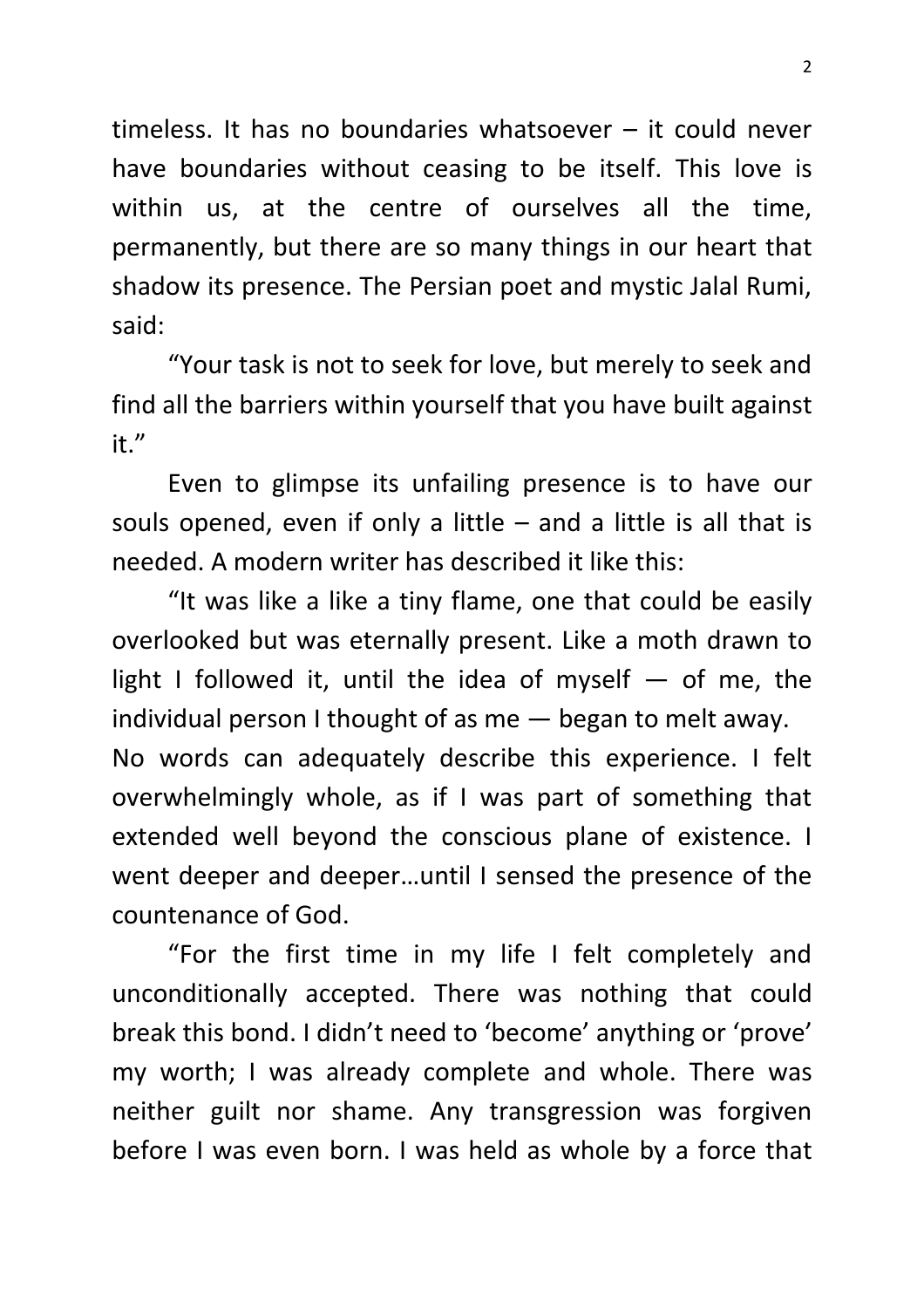was greater than anything I had ever known. I cried. I cried because I knew for the first time that I was unconditionally loved by God.

The truth is, everyone, every living thing is unconditionally loved by God."

St Paul certainly caught a glimpse of it in some internal revelation that he expressed in his first letter to the Corinthians – one of the most famous passages in scripture about love. And he was quite unable to love up to it: his letters are sprinkled with impatience, resentment, self-pity and judgementalism. This should give all of us cause for hope.

To God there is no one and nothing that is unlovable. Unlovableness is a judgement that only human beings ever make – and it is shameful. God, his love for his creatures and the creatures themselves  $-$  including you and me  $-$  are not three separate things: they are three aspects of the same whole.

The medieval mystic Julian of Norwich was shown this by the Lord – even in the sin-and-hell obsessed  $14<sup>th</sup>$  century – and she recorded it in her *Revelations of Divine Love.* She writes:

"From the time that it was shown I desired often to know what was our Lord's meaning. And fifteen years after and more, I was answered in inward understanding, and he said: 'Would you know your Lord's meaning in this? Learn it well. Love was his meaning. Who showed it to you? Love.